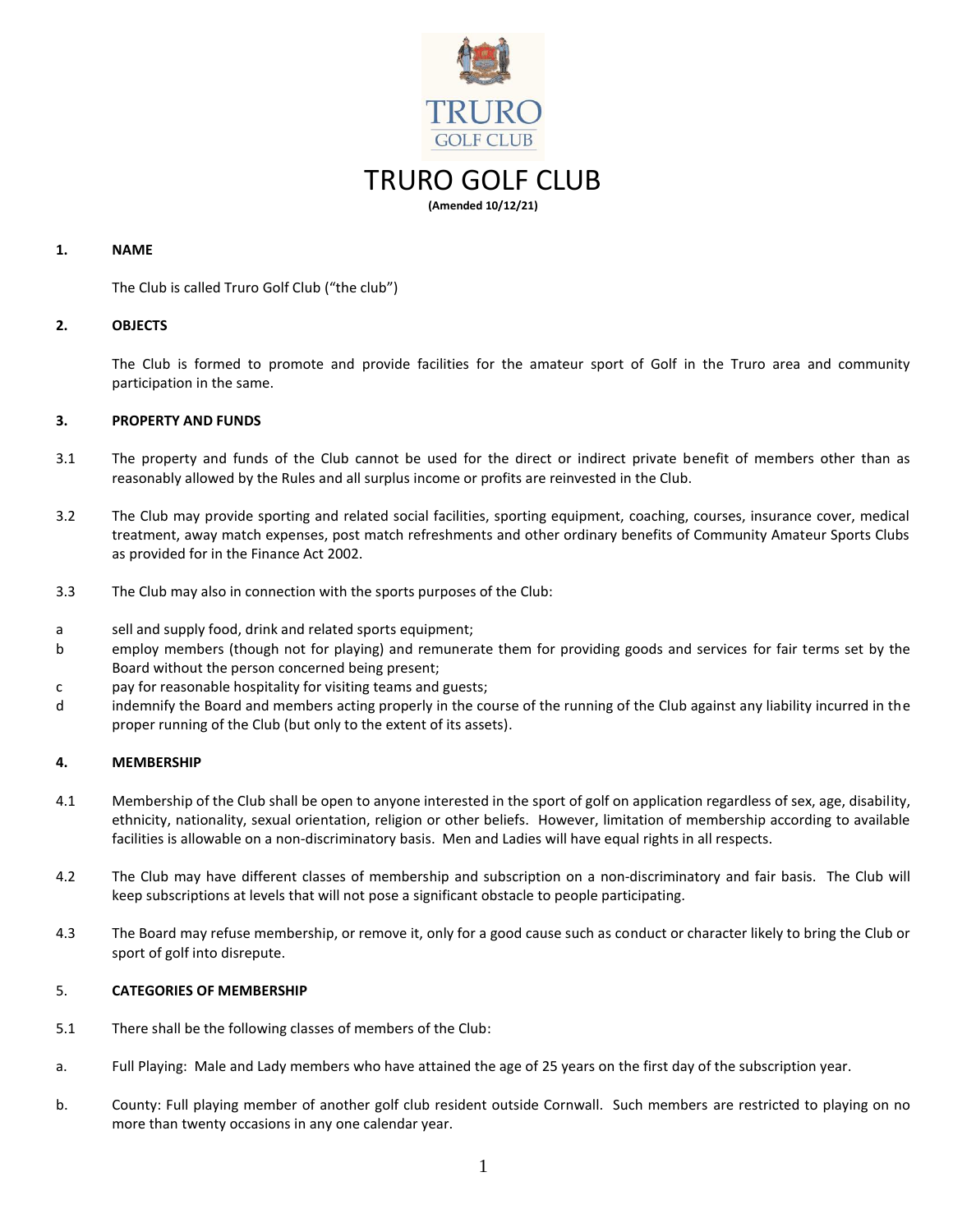- c. Affiliated: Full members of another golf club in Cornwall resident outside of a ten-mile radius of the clubhouse. Such members are restricted to playing on no more than twenty occasions in any one calendar year.
- d. 25 to 29: members aged 25 or over who have not attained age 30 on the first day of the subscription year.
- e. 18 to 24: members aged 18 or over who have not attained age 25 on the first day of the subscription year.
- f. 5 to 17: members aged 5 or over who have not attained age 18 on the first day of the subscription year.
- g. Life: On the recommendation of the Board any person who has rendered outstanding service to the Club or whose golfing achievements have brought substantial credit to the Club, may be elected a Life Member of the Club at any General Meeting, and thereafter shall be entitled to all the privileges of Full Playing membership without paying the annual subscription.
- h. Non-playing: At the discretion of the Committee, non-playing members entitled to the full use of the clubhouse facilities and putting green may be admitted but may not play golf unless paying the appropriate green fee.
- 5.2 The Board is authorised to create additional categories of membership to accommodate exceptional or other membership requests.
- 5.3 Only Full Playing Members shall be entitled to receive notice of, attend and vote at general meetings. A member other than a Full Playing Member shall be entitled to all the privileges of membership relevant to his/her class of membership but shall not have the right to receive notice of, attend and vote at general meetings.

### 6. **HONORARY MEMBERS**

- 6.1.1 Honorary members are appointed by the Board for such period as the Board decides and shall be entitled to all the privileges of membership without paying the annual subscription.
- 6.2 The President, Club Chairman, Captain, Lady Captain, Club Treasurer and Club Manager are Honorary Members for their time in office and shall have full voting rights.

### **7. ADMISSION OF MEMBERS**

- 7.1 Any person who wishes to become a member must submit an application in such form as the Board shall decide. Every candidate for membership shall be considered by the Board which shall admit that candidate to membership of the Club unless to do so would be contrary to the best interests of the sport of golf or to the good conduct and interests of the Club.
- 7.2 New members elected during the year shall pay the entrance fee and the proportion of the annual subscription as decided by the Board. The Board may vary the entrance fee and subscription, as it considers appropriate.
- 7.3 The Board shall have power to decide from time to time the number of members that the course can reasonably accommodate.
- 7.4 Every member is bound by and must submit to the rules and bylaws of the Club.

### **8. SUBSCRIPTIONS**

- 8.1 The annual subscription for each type of member shall be determined by the Full Playing Members at the Annual General Meeting for the following subscription year.
- 8.2 The subscription year shall commence on 1<sup>st</sup> April in each calendar year. Subscriptions for the year must be paid by 30<sup>th</sup> April of that year. Any member who subscription is not paid by such date as the Board shall decide each year shall be deemed to have resigned his/her membership of the Club.
- 8.3 The Board may allow such categories of membership as it decides to pay the annual subscription by 10 monthly instalments providing that a Direct Debit Mandate is completed and handed to the Club's Manager not later than 15th March with payments to be made on the 1st day of each month from 1st April to the following 1st January inclusive in the applicable subscription year.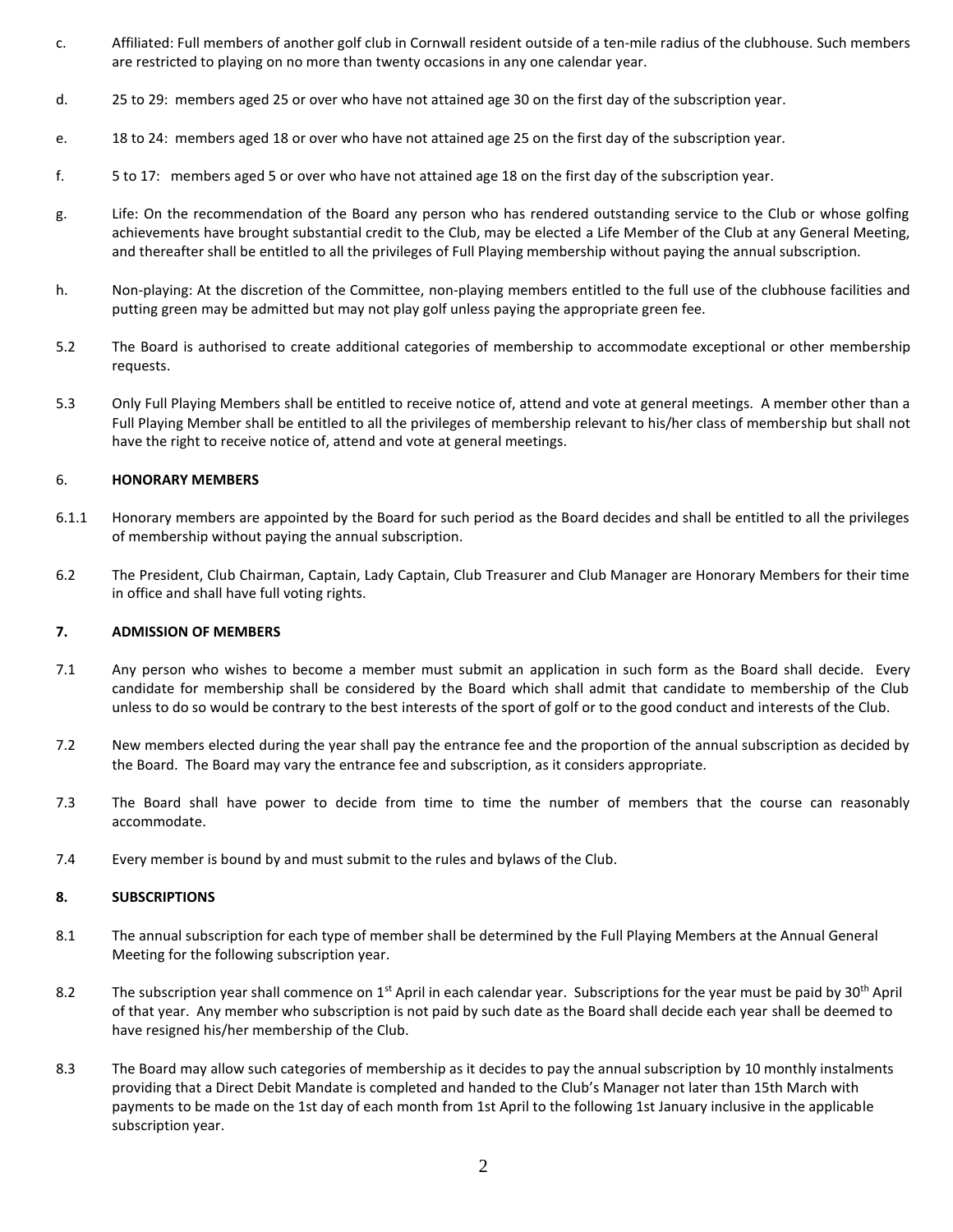- 8.4 Any member over the age of sixty-five years and who has been a member of the Club for twenty years shall have his/her subscription reduced by fifty pounds.
- 8.5 Any member over the age of sixty-five years and who has been a member of the Club for ten years shall have his/her subscription reduced by twenty-five pounds.
- 8.6 Any member over the age of 80 years and who has been a member of the club for 10 years or more shall have his/her subscription reduced by £200.

### **9. RESIGNATION**

- 9.1 A member may at any time withdraw from membership of the Club by giving notice in writing to the Manager. Membership shall not be transferable in any event and shall cease immediately on death or dissolution or on the failure of the Member to comply or to continue to comply with any condition of membership set out in these rules.
- 9.2 Any person ceasing to be a member forfeits all right to and claim upon the Club, its property ad its funds and he/she has no right to the return of any part of his/her subscription.

### **10. CONDUCT AND DISCIPLINE**

- 10.1 Members will conduct themselves in a manner which does not bring discredit to the Club whilst on Club premises or representing the Club in any capacity. The Board will determine the dress code for members and guests both on the golf course and in the Clubhouse and details will be displayed from time to time on the notice board.
- 10.2 If there is a complaint or grievance concerning a member, it must be set out in writing and sent to the Manager. The complaint or grievance will be dealt with in accordance with the disciplinary procedure adopted by The English Golf Union Limited.

### **11. OFFICERS**

- 11.1 The officers of the Club are a President, a Board Chairman, a Captain, a Vice-Captain and a Club Treasurer.
- 11.2 The President and the Board Chairman hold office for three years and are eligible for a second term of three years. The Captain and Vice-Captain hold office for twelve months. The Club Treasurer holds office for twelve months and shall be eligible for re-election.

# **12. ELECTION OF OFFICERS, COMMITTEE MEMBERS, VICE PRESIDENTS AND HONORARY SOLICITOR**

The election of officers, committee members, up to six Vice Presidents and the Honorary Solicitor shall take place in the following manner:

- 12.1 Any two members of the Club may propose and second a member to serve.
- 12.2 The name of each member nominated must be sent to the Manager in writing, with the name of the proposer and seconder and confirmation by the nominee of willingness to stand if elected, at least fourteen days before the date of the Annual General Meeting and shall be posted on the notice board in the Clubhouse. Nominees, other than for President or a Vice President, must have been Full Playing Members of the Club for a minimum of two years prior to the date of the Annual General Meeting.
- 12.3 If the number of nominees matches or is less than the places to be filled, those nominees shall be declared elected. If more than the required number of nominations is received, the voting shall be by ballot and the following procedure adopted:
- a. A Ballot paper, specifying the number of places to be filled, the candidates and any restrictions on length of tenure, shall be sent to each member entitled to vote a least seven days before the date of the Annual General Meeting.
- b. The Ballot paper may either be returned to the Manager by post clearly marked 'BALLOT' or placed in the 'Ballot Box' in the clubhouse or handed to the tellers appointed for that purpose from those present at the Annual General Meeting when directed by the Chairman of the Meeting.
- c. The result of the ballot and the number of votes recorded for each candidate shall be declared at the meeting.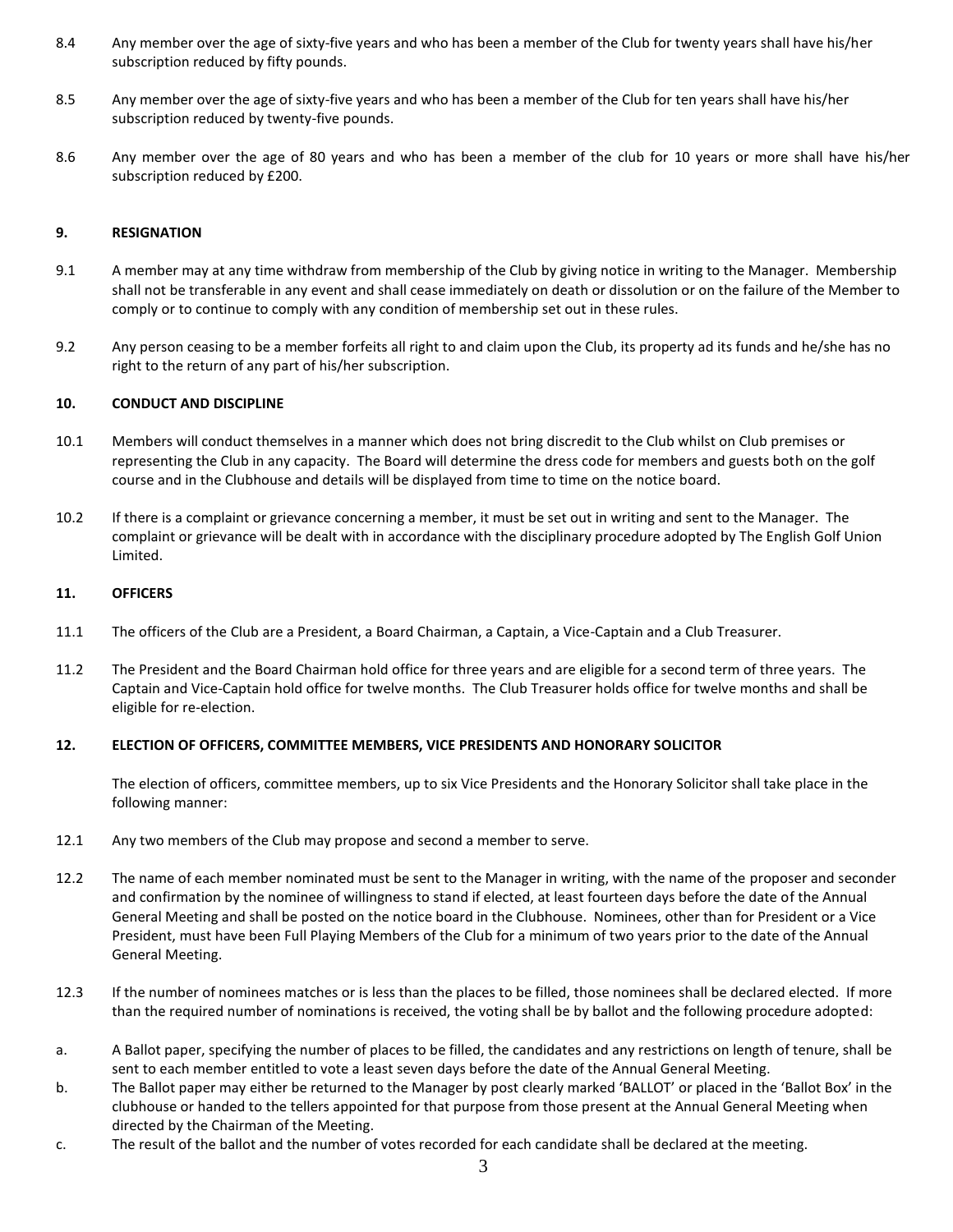- d. If two or more candidates receive an equal number of votes, the Chairman of the Meeting must select from them by lot, the candidate or candidates to be members of the Committee.
- e. Members voting in the election of candidates for Committee shall vote for up to and not more than the number of vacancies required to be filled. Any ballot paper not complying with this condition with this condition shall be declared null and void.

# 12.4

- a. Nine elected members of the Club shall each serve on the Committee for a period of up to three years. At the Annual General Meeting three members of the Club shall be elected. At the same time three members shall retire annually in rotation.
- b. Members elected may serve no more than six consecutive years, but after twelve months shall be eligible for re-election.
- c. In the event that a member is elected for a period less than three years, such a period shall not affect his/her eligibility to subsequently stand for election for three years.
- d. This rule shall apply subject to Rules 12.5 and 14.2.
- 12.5 If insufficient candidates are nominated the Board may co-opt members to fill the vacancies for the year. Any co-opted member must retire at the following Annual General Meeting but is eligible as a candidate for election to the Committee at the Annual General Meeting. The period served shall not affect his/her eligibility to subsequently stand for election for three years.
- 12.6 The Honorary Solicitor holds office for twelve months and shall be eligible for re-election.

# **13. MANAGEMENT**

- 13.1 The Board Chair, after consultation with the Captain, shall each year appoint the Chair and members of (i) a House & Golf Committee, (ii) a Greens Committee, (iii) a Competitions and Handicaps Committee. The appointments will be made from the elected committee members and officers. The Captain and Lady Captain will be voting members of the House & Golf Committee.
- 13.2 The management of the Club shall be vested in a Board consisting of six voting members, namely the Chairman, the Captain, the Chairman of House, the Chairman of Green, the Chairman of Competitions and Handicaps and the Club Treasurer, and three non-voting members, namely the President, the Vice-Captain and one Director of Truro Golf Club Limited. The immediate Past Captain and the Honorary Solicitor may attend Board Meetings by invitation.
- 13.3 Four voting members of the Board shall form a quorum. The Board shall meet at least six times a year. Three members of each Committee shall form a quorum. Each Committee will meet as necessary.
- 13.4 Any Board or Committee member not attending meetings for a period of six calendar months shall vacate his/her seat if required so to do by the Board.
- 13.5 The Board and Committees shall have the authority to co-opt any Club member to advise or otherwise assist on any particular matter but not so as to appoint any such person as a permanent member of the Board or Committee, neither shall he/she have a vote.

# **14. VACANCIES ARISING DURING THE YEAR**

- 14.1 Any vacancy on the Board or any Committee arising during the year may be filled by the Board.
- 14.2 Any Member chosen to fill a vacancy on the Board, or a committee must retire at the following Annual General Meeting but is eligible as a candidate for election to the Committee at that Annual General Meeting. The period served shall not affect his/her eligibility to subsequently stand for election for three years.

# **15. POWERS OF THE BOARD**

15.1 The Board, in addition to the powers specifically conferred on it by these Rules, has control of the finances of the Club including the determination of the entrance fee, power to engage, control and dismiss the Club staff, and all administrative powers necessary to carry out the objectives of the Club properly in accordance with these rules.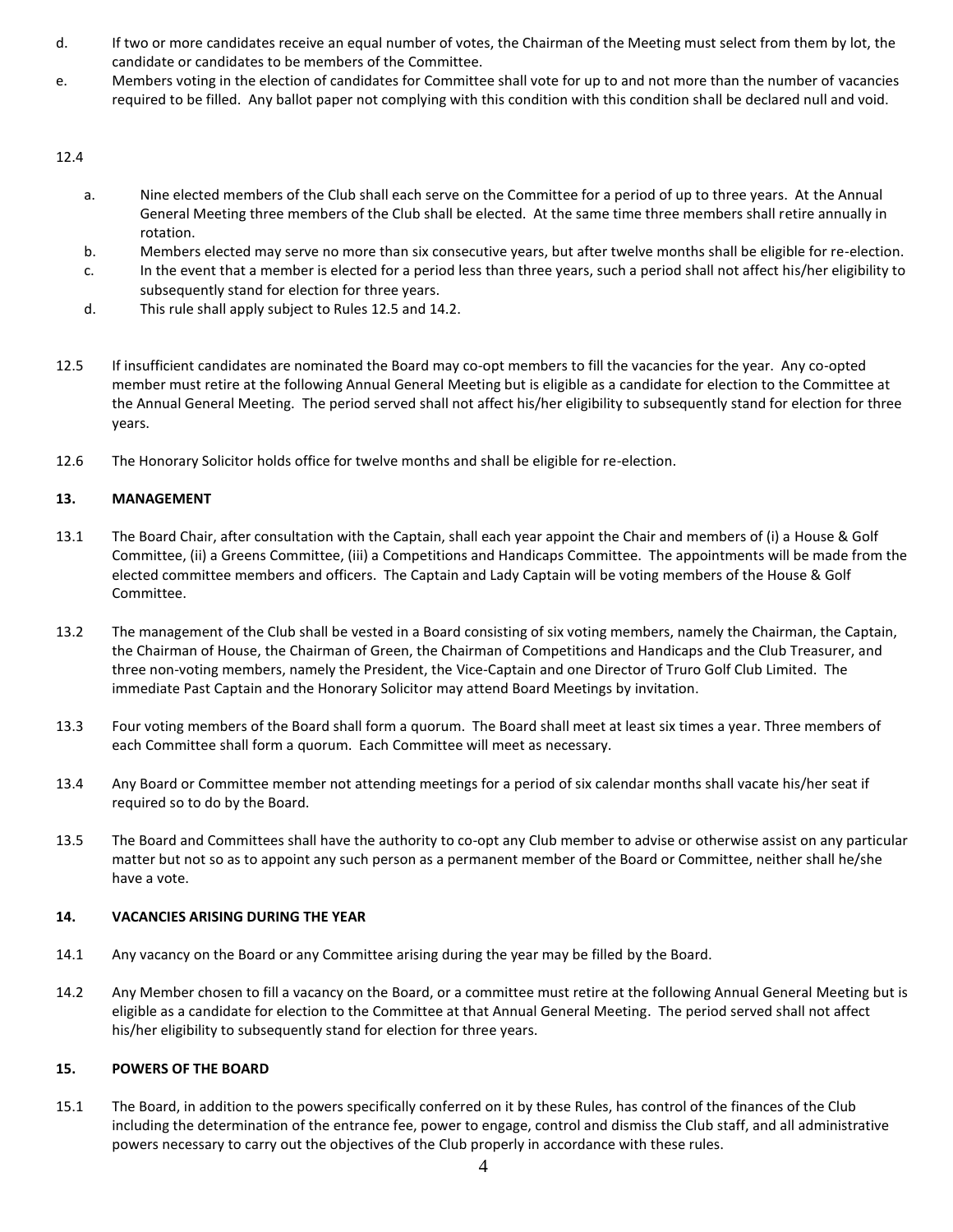15.2 The Board will have due regard to the law on disability discrimination and child protection.

### **16. CONDUCT OF BOARD AND COMMITTEE MEETINGS**

- 16.1 The Board Chairman shall preside over Board meetings. In the event of the Board Chairman being absent from any meeting the Captain shall act as chairman. In the absence of the Captain the voting Board members present shall elect the chairman.
- 16.2 The Board Chairman, the Captain and Vice-Captain may attend any Committee Meetings.
- 16.3 In the event of equality of voting at any meetings the Chairman of that meeting shall have a casting vote.

### **17. DISBANDING THE BOARD**

- 17.1 The Board shall be disbanded only at an Extraordinary General Meeting called specifically for the purpose or at an Annual General Meeting on a three-quarter majority vote of the members present and voting.
- 17.2 In the event of the Board being disbanded, a caretaker Board shall be appointed from amongst those members present at the meeting, and such caretaker Board shall undertake the management of the Club's affairs until the next following General Meeting when a Board shall be elected in accordance with the provisions of Rule 4.

### **18. DUTIES OF THE MANAGER**

- 18.1 The Manager must conduct the correspondence of the Club
- 18.2 The Manager must keep full and correct minutes of all proceedings and records of all competitions of the Club.
- 18.3 The Manager's detailed duties are contained in his/her Contract of Employment and Job Description which are to be reviewed by the Board annually.

### **19. DUTIES OF THE CLUB TREASURER**

- 19.1 The Club Treasurer must ensure proper management of the income and expenditure of the club and present the annual Statement of Accounts and Balance Sheet of the club to the 31<sup>st</sup> March in each year to the following Annual General Meeting.
- 19.2 The Accounts and Balance Sheet must be made available to all the members when the notice of the Annual General Meeting is given.

### **20. AUDITORS**

The Board may engage a firm of accountants to prepare the annual accounts.

### **21. GENERAL MEETINGS**

- 21.1 The President shall preside at Annual General Meetings and at Extraordinary General Meetings. The Board Chairman, or in his absence the Club Captain, shall act as the Chairman at all such General Meetings to deal with business to be transacted at such meetings.
- 21.2 The Annual General Meeting shall be in December each year, at such time and place as the Board may decide, for the purpose of receiving the Honorary Treasurer's Report and Statement of Accounts, determining the subscription for the following subscription for the following subscription year, electing Officers and Committee members, and transacting the general business of the Club.
- 21.3 The Manager shall display on the clubhouse notice board a notice giving the date, time and place of the Annual General Meeting at least twenty-eight days beforehand. Any resolution to be included on the agenda must be given in writing to the Manager at least twenty-one days before such a meeting. At least seven days notice of the meeting shall be sent by post to each member.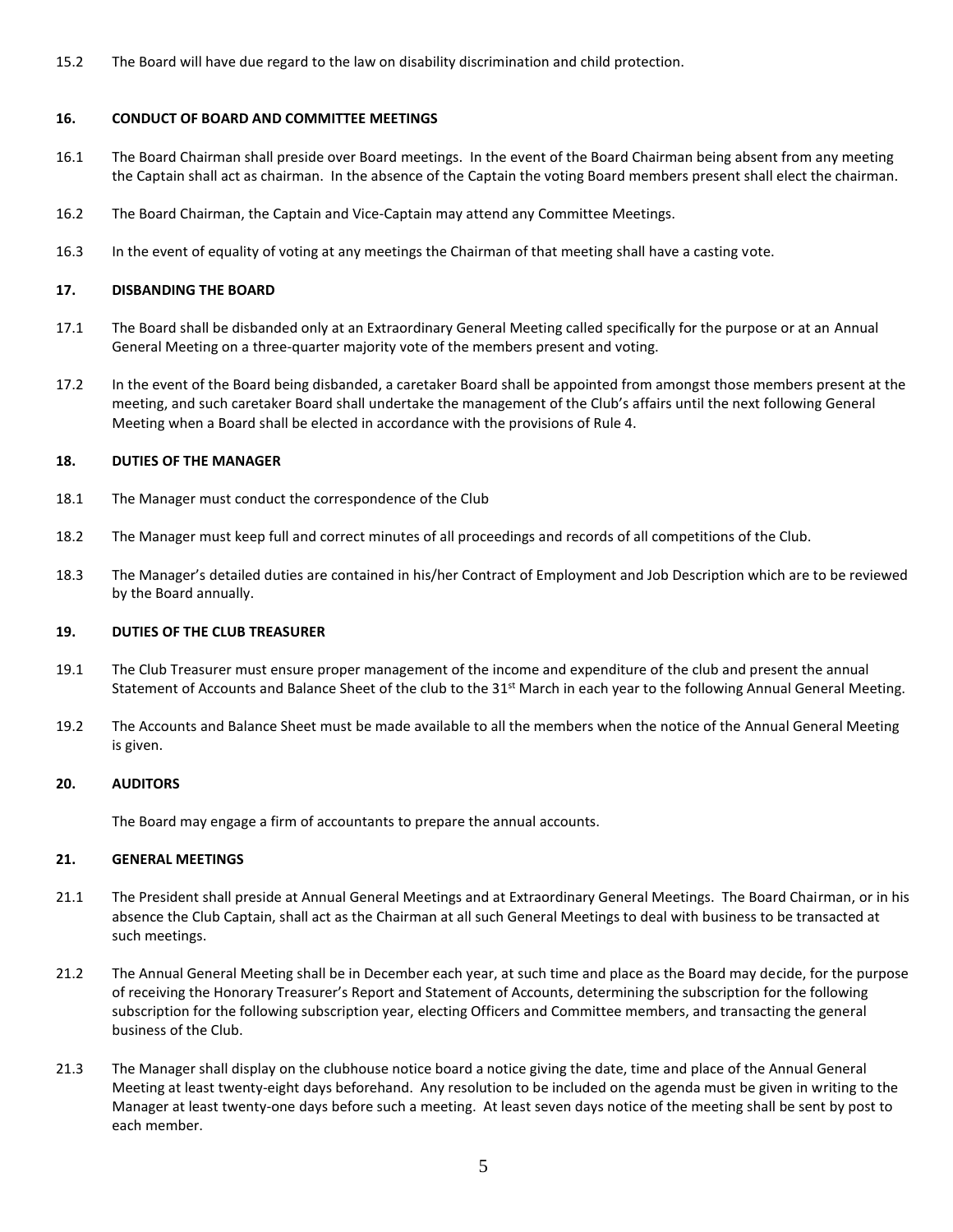- 21.4 The Board may call an Extraordinary General Meeting when any question of importance shall arise and shall be bound to do so within three weeks of receiving a request in writing signed by twenty members of the Club. At least seven days notice in writing shall be sent by post to each member stating the object, time and place of such meeting.
- 21.5 Forty members shall form a quorum. All matters shall be decided by a simple majority of those members present and voting except in matters under rule 17 (disbanding the Board) and rule 22 (amendments to Rules).
- 21.6 Notices of all General Meetings and a copy of the Annual Accounts shall be sent to the Secretary of Treliske Estates Limited (the Club's Landlord) at least seven days prior to such meeting. Treliske Estates Limited shall be entitled to send two representatives to attend such meetings who shall be entitled to address the meeting but shall not have any voting rights.

### **22. AMENDMENTS TO RULES**

No rule of the Club shall be repealed or altered, and no rule made except by a majority of two thirds of the members present and voting at any General Meeting.

### **23. BYLAWS**

- 23.1 The Board may make, repeal and amend any bylaws it may from time to time consider necessary for the well being of the Club.
- 23.2 Bylaws, repeals and amendments shall have effect until otherwise determined by the Board or at a General Meeting.
- 23.3 The bylaws shall be displayed on the clubhouse notice board.
- 23.4 No bylaw may conflict with these rules.

### **24. COMPLAINTS**

- 24.1 All complaints must be made in writing to the Manager who if he/she is unable to deal with them must submit them to the appropriate Committee to consider. If a member is not satisfied with the decision of the Committee, the complaint may be put before the Board whose decision is final.
- 24.2 Club staff may not be directed or reprimanded by a member.

# **25. OPENING OF CLUBHOUSE**

The clubhouse will be opened daily at 07.30 (unless otherwise directed by the Board through its Committees) by the Steward and closed at such hour as the Board may from time to time determine. The bar opening hours shall be in accordance with the maximum hours permitted by current legislation, unless reduced by the Board through the House Committee.

### **26. NOTICES**

No paper, notice or placard may be exhibited, put in the clubhouse or in any way brought to the notice of the members without the permission of the Manager.

### **27. ADDRESSES OF MEMBERS TO BE REGISTERED**

Every member must keep the Manager informed of his/her current address. The address shall be inserted in the register of members and all notices sent by post to the registered address are deemed to have been delivered at the time the notice would have been delivered on the ordinary course of post.

### **28. RULES OF GOLF**

The rules of the game of golf, as adopted from time to time by the Royal and Ancient Golf Club of St Andrews must be observed by all members. The Handicaps and Competitions Committee shall have the power to make local rules and their decision on these local rules shall be final.

### **29. MEMBERS GUEST**